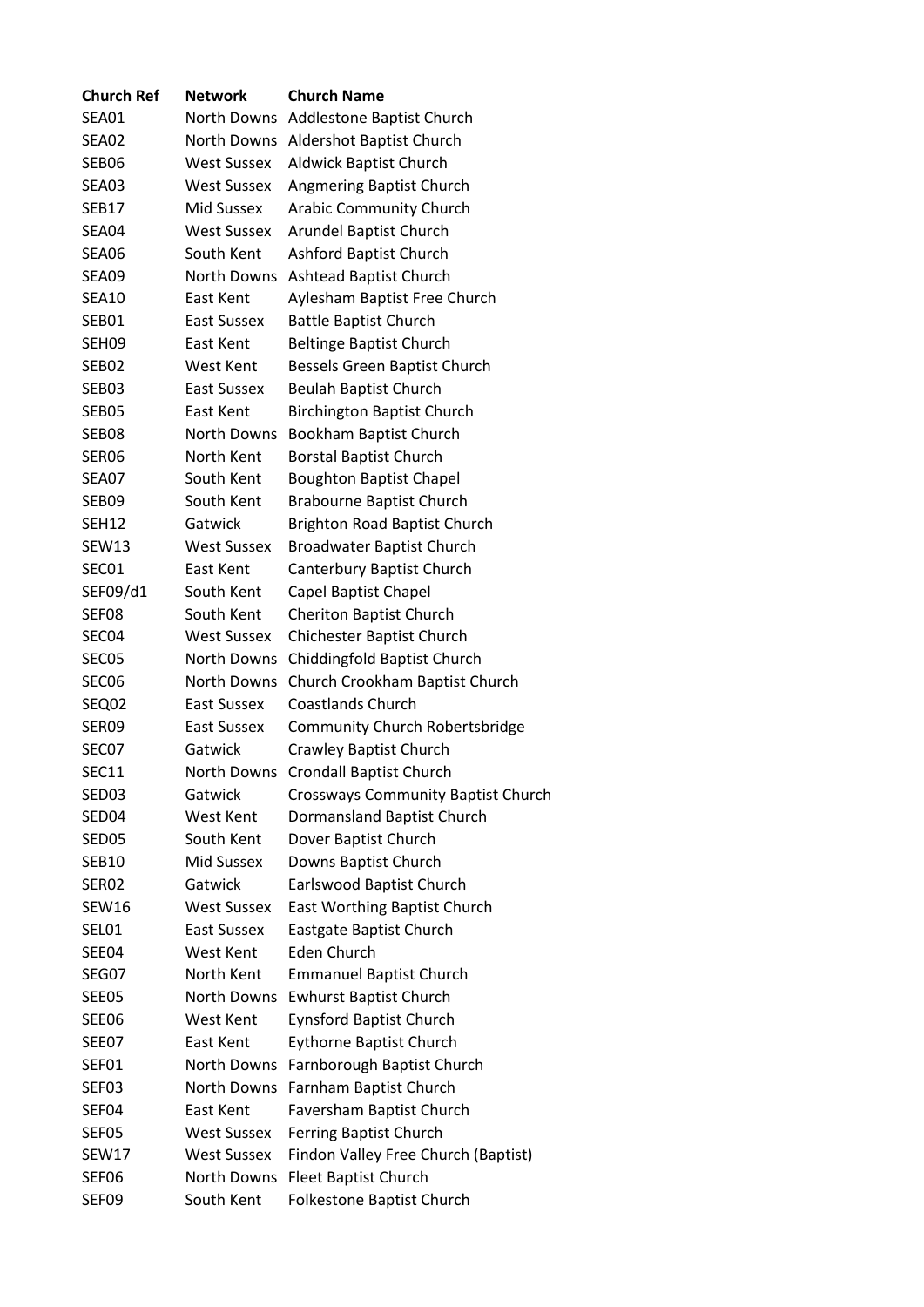| <b>Church Ref</b> | <b>Network</b>     | <b>Church Name</b>                 |
|-------------------|--------------------|------------------------------------|
| <b>SEF10</b>      | Gatwick            | <b>Forest Row Baptist Church</b>   |
| SEB04             | <b>East Sussex</b> | Freedom Church Bexhill             |
| <b>SES12</b>      | North Kent         | Frindsbury Baptist Church          |
| <b>SEB15</b>      | Mid Sussex         | <b>Gateway Baptist Church</b>      |
| SEG01             | North Kent         | Gillingham Baptist Church          |
| SEG05             | <b>North Downs</b> | <b>Godalming Baptist Church</b>    |
| SEG06             | Gatwick            | Godstone Baptist Church            |
| <b>SEB20</b>      | <b>Mid Sussex</b>  | Good News Brighton                 |
| SEW18             | <b>West Sussex</b> | Goring New Life Baptist Church     |
| SEC <sub>08</sub> | Gatwick            | Green Fields Baptist Church        |
| SEG08             | <b>North Downs</b> | <b>Guildford Baptist Church</b>    |
| SEH01             | <b>East Sussex</b> | Halton Baptist Church              |
| SEH03             | South Kent         | Hawkhurst Baptist Church           |
| SEH <sub>04</sub> | South Kent         | Hawkinge Baptist Church            |
| SEH05             | Mid Sussex         | Haywards Heath Baptist Church      |
| SEH06             | South Kent         | Headcorn Baptist Church            |
| SEN01             | <b>North Downs</b> | Heathervale Baptist Church         |
| <b>SEH10</b>      | East Kent          | Herne Bay Baptist Church           |
| <b>SEH15</b>      | Mid Sussex         | <b>Holland Road Baptist Church</b> |
| <b>SEH11</b>      | Gatwick            | Horley Baptist Church              |
| SEW <sub>20</sub> | North Kent         | Kings Hill Christian Fellowship    |
| <b>SEW11</b>      | <b>North Downs</b> | Knaphill Baptist Church            |
| <b>SEH13</b>      | Gatwick            | Life Community Baptist Church      |
| <b>SEF11</b>      | Mid Sussex         | Lighthouse Community Church        |
| SEL02             | <b>West Sussex</b> | Littlehampton Baptist Church       |
| SEM01             | North Kent         | Maidstone Baptist Church           |
| SEM03             | East Kent          | Margate Baptist Church             |
| SEM07             | North Kent         | Meopham Green Baptist Church       |
| SEM05             | Gatwick            | Merstham Baptist Church            |
| SEM06             | <b>North Downs</b> | Milford Baptist Church             |
| SES04             | North Kent         | Minster Road Baptist Church        |
| SED01             | East Kent          | Mongeham Baptist Church            |
| SEM08             | <b>North Downs</b> | Mytchett Baptist Church            |
| SEE01             | <b>East Sussex</b> | New Hope Baptist Church            |
| <b>SEH17</b>      | Mid Sussex         | New Life Christian Church, Hove    |
| SEB18             | <b>East Sussex</b> | New Life Church Mid Sussex         |
| <b>SEW19</b>      | <b>West Sussex</b> | New Life Church (Durrington)       |
| <b>SEW12</b>      | North Downs        | New Life Church (Woking)           |
| SEN <sub>02</sub> | <b>East Sussex</b> | Newhaven Baptist Church            |
| SER01             | East Kent          |                                    |
|                   |                    | Newington Free Church              |
| SEE07/d2          | East Kent          | Nonington Baptist Chapel           |
| <b>SEB11</b>      | Mid Sussex         | One Church Brighton                |
| SEQ01             | West Kent          | Paddock Wood Baptist Church        |
| SEG02             | North Kent         | Parkwood Christian Fellowship      |
| SEQ03             | West Kent          | Pembury Baptist Church             |
| SEQ04             | <b>East Sussex</b> | Pevensey Bay Baptist Church        |
| SEQ05             | Mid Sussex         | Portslade Baptist Church           |
| SEQ06             | <b>West Sussex</b> | Pulborough Brooks Baptist Church   |
| SEG09             | North Downs        | QE Park Baptist Church (Guildford) |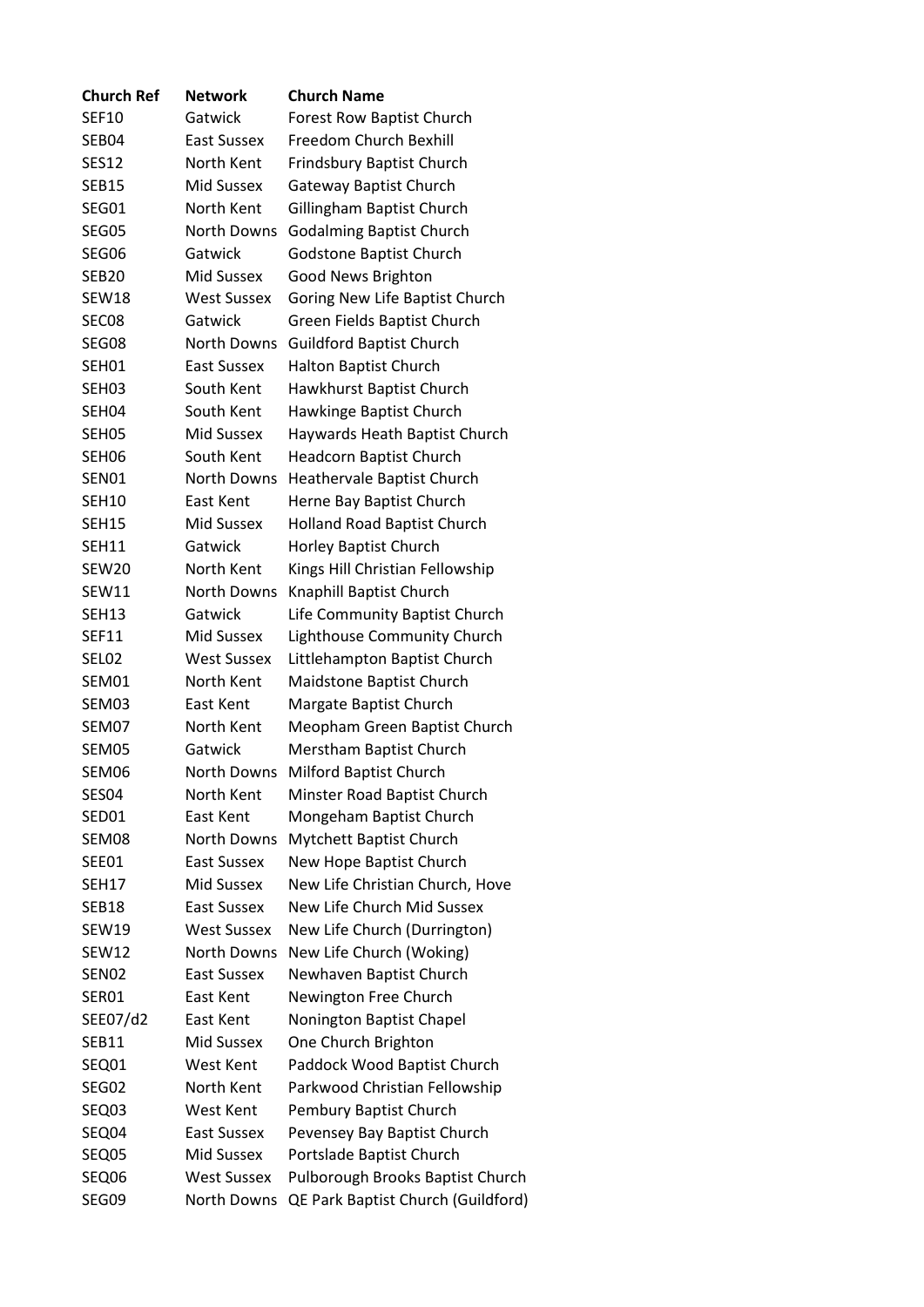| <b>Church Ref</b> | <b>Network</b>     | <b>Church Name</b>                          |
|-------------------|--------------------|---------------------------------------------|
| SEB13             | East Kent          | Queens Road Baptist Church                  |
| SEG03             | North Kent         | Rainham Christian Fellowship                |
| SER03             | Gatwick            | Redhill Baptist Church                      |
| SER04             | Gatwick            | Reigate Baptist Church                      |
| SER05             | East Sussex        | <b>Ringmer Baptist Church</b>               |
| SEG10             | North Kent         | Riverview Park Baptist Church               |
| SER07             | South Kent         | Romney Marsh Community Church               |
| SER <sub>08</sub> | East Sussex        | Rye Baptist Church                          |
| SES01             | South Kent         | Sandhurst Baptist Church                    |
| SES <sub>02</sub> | East Sussex        | Seaford Baptist Church                      |
| SEB <sub>16</sub> | Mid Sussex         | Sheddingdean Baptist Church                 |
| SEB07             | <b>West Sussex</b> | The Shore Community Church                  |
| SES06             | Mid Sussex         | Shoreham-By-Sea Baptist Church              |
| SES07             | <b>East Kent</b>   | Sittingbourne Baptist Church                |
| SES <sub>08</sub> | South Kent         | Smarden Baptist Church                      |
| SES14             | <b>West Sussex</b> | Sompting Community Church                   |
| SEA05             | South Kent         | South Ashford Baptist Church                |
| SEM04             | North Kent         | South Street Baptist Church                 |
| SES <sub>09</sub> | Mid Sussex         | Southwick Christian Community Church        |
| SEE02             | East Sussex        | <b>St Barnabas United Church</b>            |
| SEB19             | East Sussex        | St John's Baptist Church                    |
| <b>SES10</b>      | East Sussex        | St Leonards Baptist Church                  |
| SEB14             | East Kent          | St Peter's Baptist Church                   |
| SES05             | East Kent          | <b>Strode Crescent Baptist Church</b>       |
| SES13             | North Kent         | <b>Strood Gospel Mission Church</b>         |
| SEW08             | East Kent          | Swalecliffe Free Church (Baptist)           |
| SED06             | East Kent          | Temple Ewell Baptist Church                 |
| SEG04             | North Kent         | The Bridge Baptist Church                   |
| SEF07             | <b>North Downs</b> | The Church on the Heath                     |
| SEU02             | Mid Sussex         | The Hub, Upper Beeding                      |
| <b>SEA11</b>      | North Downs        | The King's Church                           |
| SET02             | West Kent          | <b>Tonbridge Baptist Church</b>             |
| SEH14             | Gatwick            | <b>Trafalgar Road Baptist Church</b>        |
| SEW09             | East Sussex        | <b>Trinity Church</b>                       |
| SET03             | <b>West Kent</b>   | Tunbridge Wells Baptist Church              |
| SEU01             | East Sussex        | Uckfield Baptist Church                     |
| SEH07             | East Sussex        | <b>Union Church</b>                         |
| SEE03             | East Sussex        | Victoria Baptist Church                     |
| SES <sub>03</sub> | West Kent          | Vine Baptist Church                         |
| SEC03             | North Kent         | Walderslade Baptist Church                  |
| SEW01             | South Kent         | <b>Walmer Baptist Church</b>                |
| SEH08             | East Sussex        | Welcome Baptist Church                      |
| SEH <sub>02</sub> | East Sussex        | Wellington Square Baptist Church            |
| SEW02             | North Kent         | West Kingsdown Baptist Church               |
| SEW03             | North Kent         | West Malling Baptist Church                 |
| SEW04             | <b>West Sussex</b> | West Worthing Baptist Church                |
| SEW05             | West Kent          | Westerham Evangelical Congregational Church |
| SEW06             | West Kent          | Westerham Hill Baptist Church               |
| SEW07             | East Kent          | Whitstable Baptist Church                   |